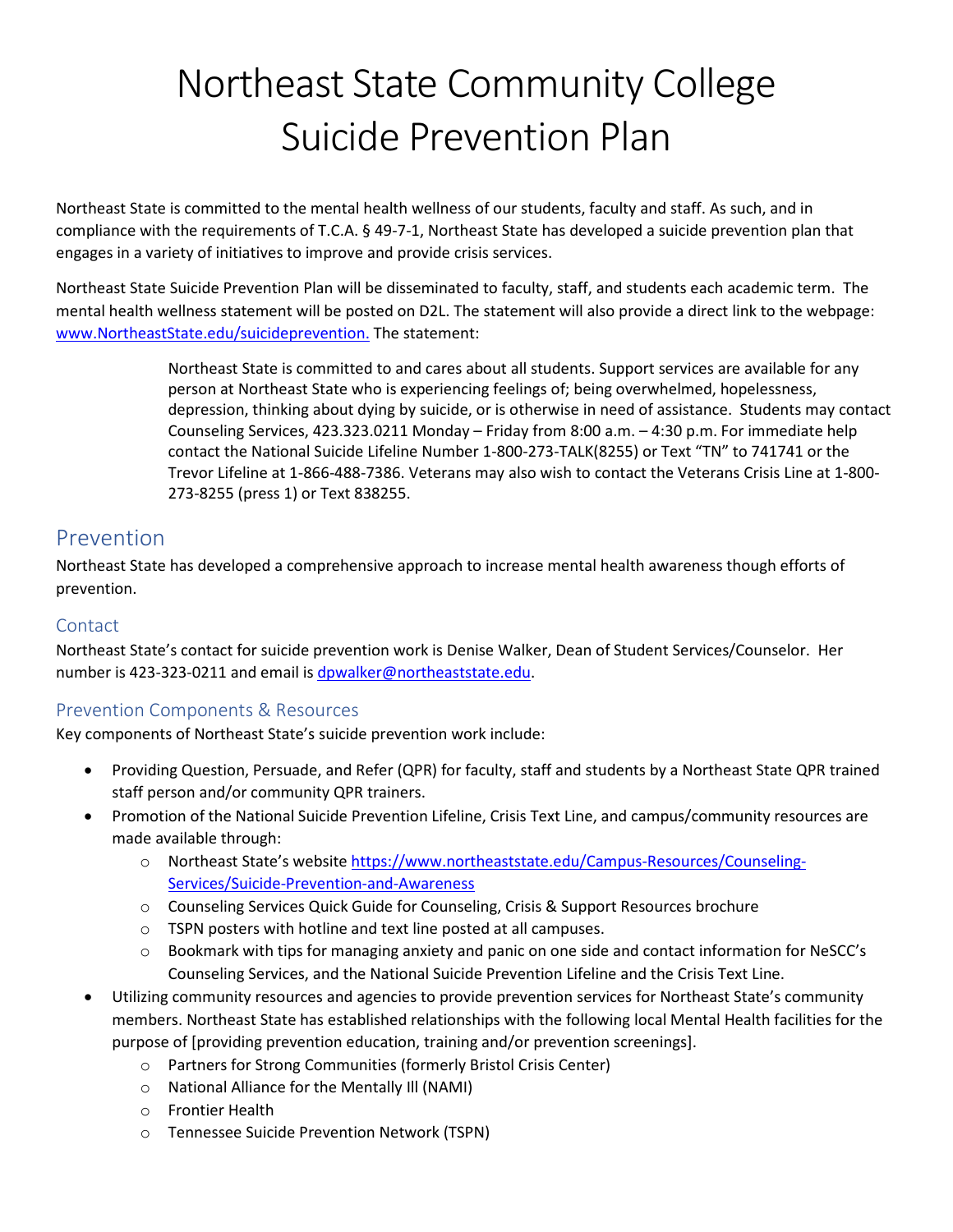#### Additional Information

Information regarding such relationships at Northeast State is available at Counseling Services, in room C2101, General Studies Building on the Blountville campus. The email is [counseling@northeaststate.edu.](mailto:counseling@northeaststate.edu) Counseling Services has a comprehensive list of partners and services available to members of the college community and is available to provide QPR training, crisis intervention, counseling and referral. Information on area resources for crisis referral and mental health resources is available online at [www.northeaststate.edu/communityresources.](http://www.northeaststate.edu/communityresources)

## Intervention

There is no typical suicidal person. No age group, ethnicity, or background is immune. Fortunately, many troubled individuals display behaviors deliberately or inadvertently signal their suicidal intent. Some of the warning signs for students may include a drastic change in behavior, increased absenteeism, decreased productivity, withdrawing from other students, or irritable or intense emotional reactions. Recognizing the [warning signs \(http://tspn.org/warning](http://tspn.org/warning-signs)[signs\)](http://tspn.org/warning-signs) and learning what to do next may help save a life.

#### **Contact**

If someone exhibits behavioral patterns that may indicate possible risk for suicide, they should be watched closely. If they appear at imminent risk, seek professional help at once. The National Suicide Prevention Lifeline at 1-800-273-TALK (8255) provides access to trained telephone counselors, 24 hours a day, 7 days a week or the Crisis Text Line by texting TN to 741 741. The Frontier Health crisis line, 877-928-9062 is answered 24 hours a day, 7 days a week by trained mental health professionals. Frontier Health's Turning Point is a free walk-in crisis clinic in Johnson City for assessment and is open 24 hours a day, 7 days a week.

If a student, faculty, or staff express suicidal ideation verbally or in a written format the following individual should be contacted immediately:

Northeast State Campus Police, Chief Brian Johnson, 423.677.7927

 Counseling Services, Denise Walker, Dean of Student Services/Counselor, 423.323.0211 Should the incident occur after hours, or the above noted individual is not available, the following should be contacted immediately:

Northeast State Campus Police, 423.677.7927

If the suicidal person has plans and access to a lethal means, is planning to make an attempt very soon, or is currently in the process of making an attempt, this individual is in imminent danger and should not be left alone. Get the person help immediately. Determine who can get there quickly and keep the individual safe.

Should you have this concern, you should immediately call 9-1-1.

#### Intervention Resources

Northeast State has established relationships with the following local Mental Health facilities for the purpose of [crisis referral services].

o Frontier Health

The safety and wellbeing of our students, faculty, and staff is of the utmost importance. In situations that require immediate action because of safety or other concerns, Northeast State will take any reasonable administrative action or accommodation protocols that are appropriate. Such interim actions may include, but are not limited to: adjustments to schedules, ADA accommodations, adjustments of course, exam, schedules, facilitation of hold harmless voluntary withdrawals, incompletes, etc.